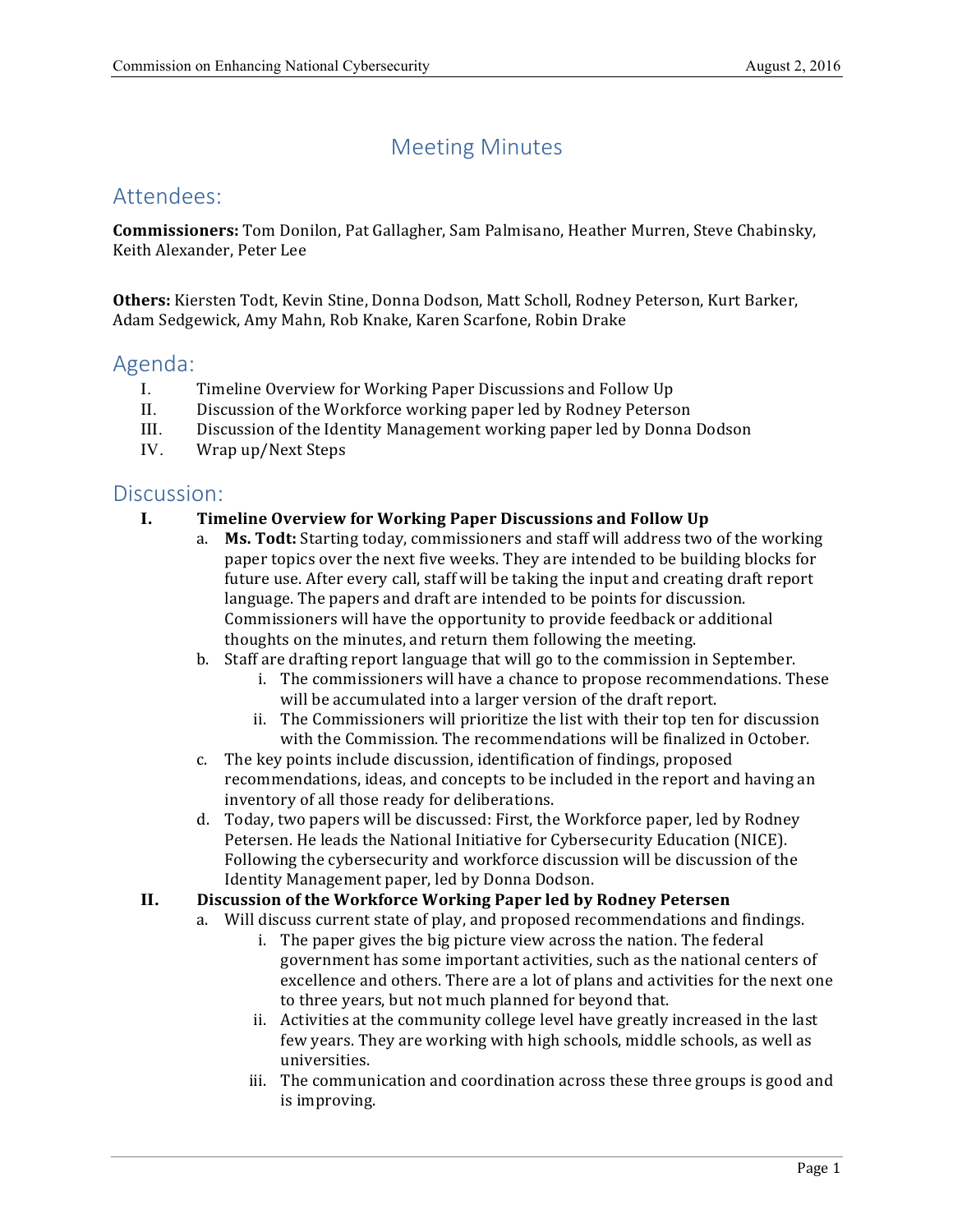- iv. There is concern about the efficiency of investments in education.
- v. It requires a system approach. It's not just graduating more college students with degrees in these areas, it really starts with younger students, teachers and employers.
- vi. The workforce pipeline is not just for traditional age students, but it should also include non-traditional learners, older adults, and those looking for re- training and certifications.
- vii. There have been plenty of sprints, but not so much looking forward to ten years from now.
- viii. We need to understand who the players are, and their roles and responsibilities. Investments need to be prioritized and coordinated.
- ix. It is also important the employers drive changes in the future. It needs to be considered at the state and local levels, and not just at the national level.
- x. What is the change in innovation we need to see? We need new ideas and innovations. It is possible that automation will assist in the future
- xi. Commission Questions and Discussion
	- 1. Mr. Palmisano: When viewing cyber education is it a separate discipline, or included in computer education?
		- a. Mr. Petersen: It is both. There are computer science and technical roles, and certifications and degrees.
	- 2. The private sector has in the past committed to hiring a specified number of people in order to fill shortages in certain job positions. Has this been considered?
		- a. Mr. Petersen: We have not looked to make the private sector commit to hiring people in cybersecurity as the need is so great now. We have tried to encourage hiring by other means including promoting awareness that degrees in certain fields will greatly increase the probability of receiving a job offer.
		- b. **Mr. Petersen:** We are trying to close the gap that has existed in academia that they have not always provided skills needed for students to be qualified to take jobs in particular fields when they graduate. The private sector in the past has laid out job descriptions.
		- c. **Mr. Chabinsky:** Apprenticeships and two-year programs are done in the United Kingdom (UK) and facilitated by the government. It would be nice to know if that approach is working in the UK. More recently a similar program has been going on in VA. There are US-based companies doing in this.
		- d. The Department of Labor (DOL) apprenticeship program has given out 165 million dollars so far in this effort. It is a good topic to pursue. Apprenticeship is a good method to develop skills and hire people. There are studies to evaluate return on investment to for apprenticeships.
		- e. Is there anything on the law enforcement investigative side? There was work done in the sixties, and the criminal justice degree was developed as a result. It involved an investigative component.
		- f. We need to understand what the workforce will look like in five to ten years. Things are now trending toward managed security service providers, and it may not even be managed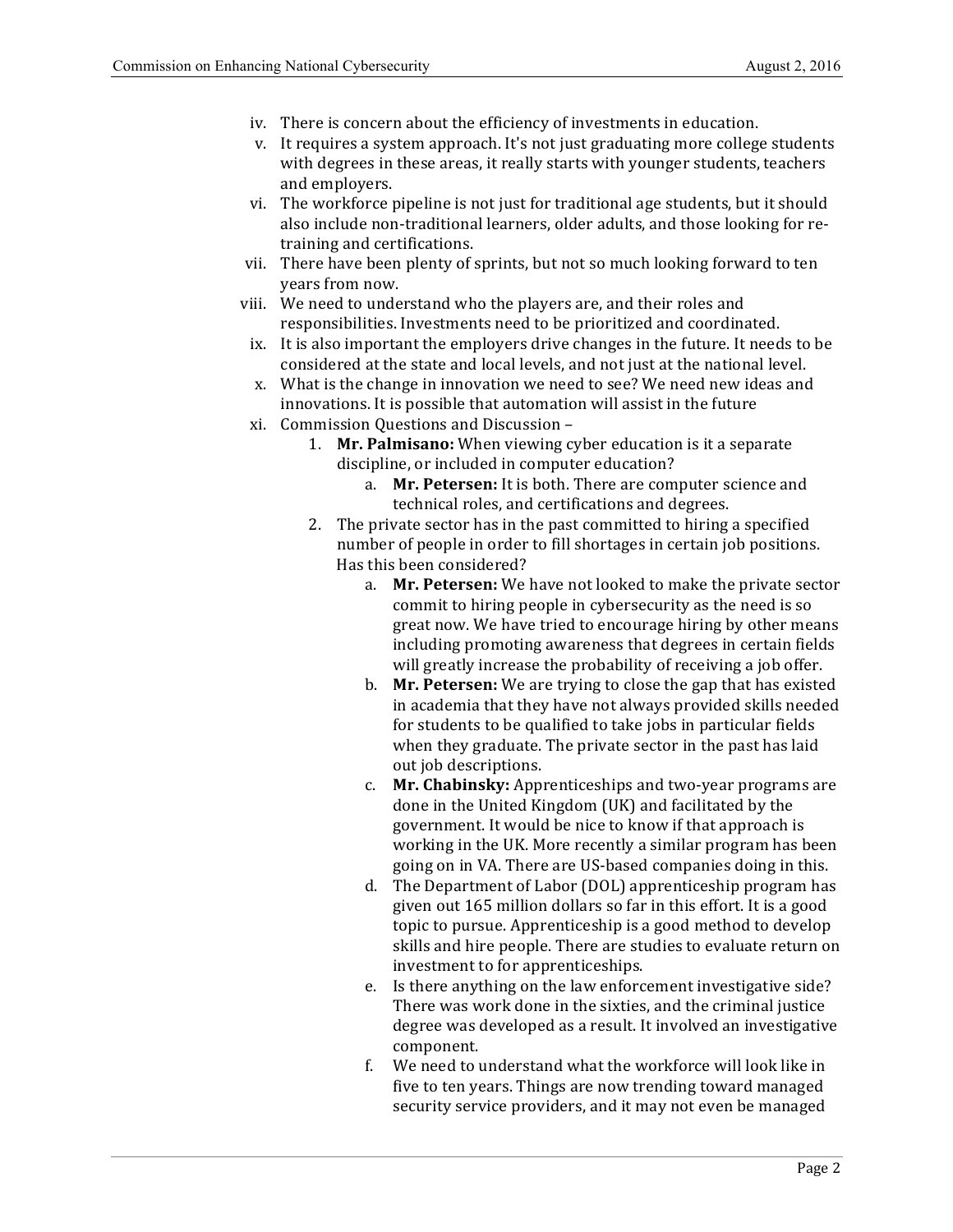in the United States. There is a concern that we may be educating people for a field without a future demand for jobs.

- g. Mr. Lin: There are fundamentals of security that people need know about. There is an argument for a more holistic approach, for identifying the enduring principles. I've sent around a document that speaks to this.
- 3. If this commission is wildly successful, is the counter balance a reduction in the workforce? It is an interesting question. If a town has a lot of fires, is the answer to hire lots more firemen, or go after the arsonist. There is a big difference between having the right requirements to get a job, and getting offered a job.
- 4. Universities can identify what specialized areas they offer in security.
- 5. What will happen in the future, is something the commission can help with.
- 6. To what extent can we look at undergraduate and K-12, are there ways we can assist or predict people can come out with less student debt if they do something in cybersecurity? Scholarship for service programs are very interesting ways to increase incentive and decrease debt. People who come out with engineering degrees come out with higher repayment rates than liberal arts.
- 7. **Mr. Lee:** Some of these topics are reminiscent of the software engineering crisis that happened in mid 80s, and 90s. If we don't have a very specific focus, we may end up with a similar sort of crisis now. It ended up harming software engineering education for a time. Noting one of the statements from the paper, "many skills are experiential and not academic."
- 8. There are programs like Computer Science for all that are gaining traction. We may be in danger in suggesting or creating programs that will create a second class of IT workers.
- 9. Mr. Gallagher: I have very serious doubts on recommendations that push initiatives. I don't know any educational system that will swing 100 percent in four years. I'm not sure if we are focused on the right government role. How can we define the disconnects that exist in the market? We are looking at macro-economic problems.
- 10. Mr. Petersen: CompTIA produces a job market picture. We are trying to get to a more standardized approach.
- 11. In government hiring, are these new classification standards specific enough to track standards for this workforce. We are attempting to arrive at standards. If the government can't quantify its own workforce, how can it determine anything else? Employers typically add an experience requirement to the skills needed for a job. It seems to be a cover to say other skills are actually needed.
- 12. Other elements for follow up:
	- a. Mr. Lin: Would like to know what programs, if any, exist for cybersecurity for managers. There are a lot of people making decisions about it, and there is a big gap. There has to be more than awareness, and second, the question on automation, is there any good work on it? Third, is there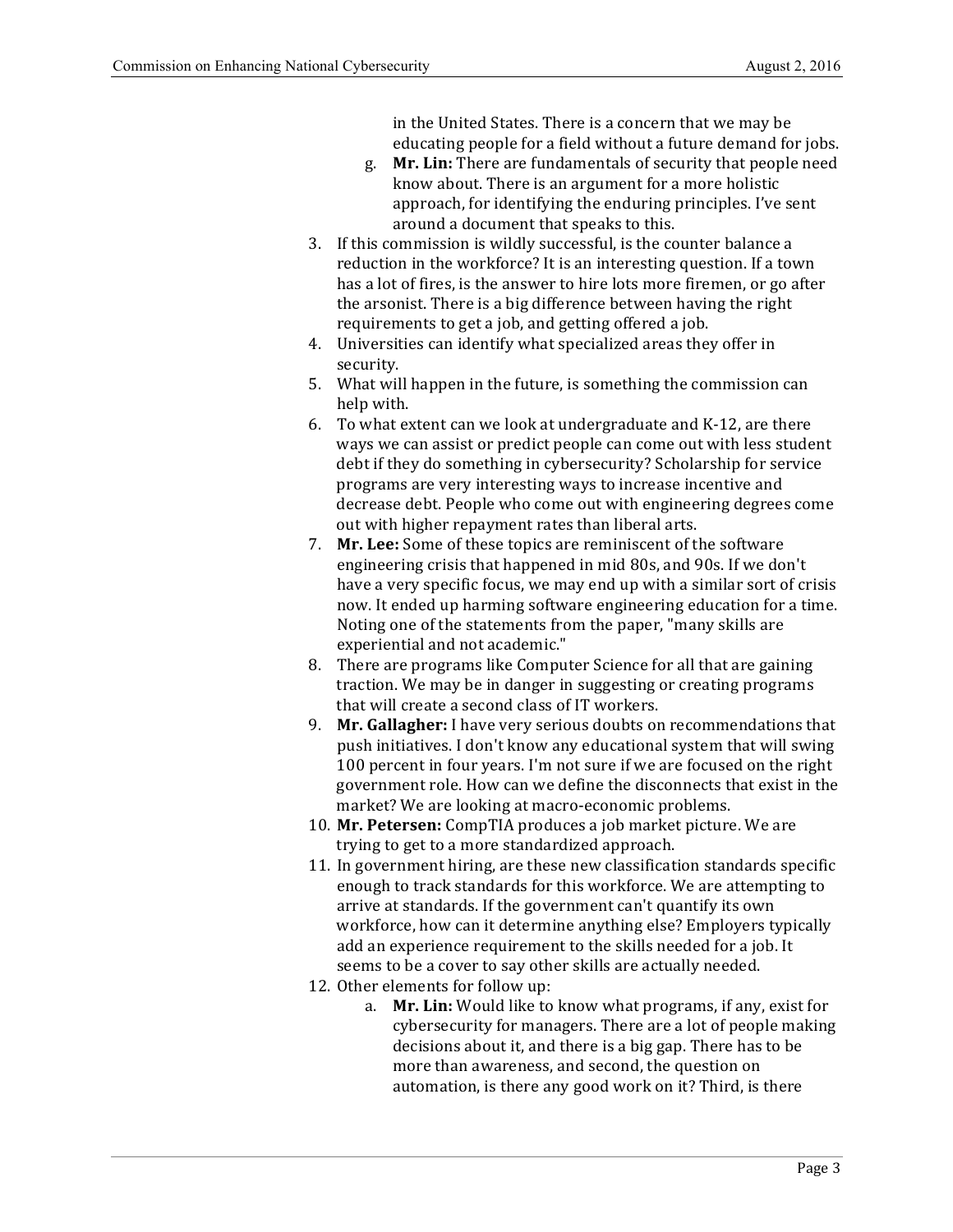information on the cyber security for the internet of things as opposed ordinary IT?

- b. **Ms. Murren:** There is public awareness element. It can be in a number of sections. How will it appear in the report? Will it relate to individual topics in the report or be treated separately?
	- i. The sense is, once we have the recommendations and the draft report in September, we may want to categorize these areas into other buckets that make more sense. One of our responsibilities is to identify topic areas that fit together more naturally.
- c. **Mr. Alexander:** Is there a way of scrubbing recommendations?
	- i. **Ms. Todt:** After each call, we will take stock of recommendations and discussions. In September, we will draft a larger report draft that will include the revised narrative and recommendations, and asking the Commissions to prioritize the top ten. In October we will arrive at consensus on those recommendations.

### **III. Discussion of the Identity Management Working Paper led by Donna Dodson**

- a. Identity management is always mentioned as a cyber security challenge. Having confidence in who an individual is, is a very big challenge. Identity management is thought of in the context of killing the password. As we look at the password capability, it was thought to be dead previously, except it is still the basic form of identity used today on the internet.
- b. It is more than the credential itself, it reaches into multi-factor capabilities that may include a password or a biometric.
- c. As we look at it strategically, it is more than using a credential, it is the proofing behind the credential. It extends through the lifecycle.
- d. It includes device identity management, or sensor identification.
- e. We look at it from a user and device perspective in the paper. There has not been as much work done in the device identity management area.
- f. There are good individualized private sector initiatives, where users of a particular service can use more than password.
- g. We do not see use of more than passwords in federated models. People now have a choice in what they want to use. There is not much choice in identity management space today. There are usability issues with passwords, and stronger forms of identity. The larger number of passwords we use almost causes sloppy use of passwords, because they are burdensome to deal with. It is an important challenge throughout cybersecurity.
- h. Another challenge is identity proofing; associating credentials with individuals. There are challenges in the proofing and strengthening those capabilities.
- i. There are different levels of trust required. How do we set it up and convey it so that people can make proper use of the capability?
- j. What kinds of attributes are needed for the internet of things? How often do we need that information? How are identities managed, and whose responsibility is it to manage those identities? Is it the manufacturer or the owner of the device?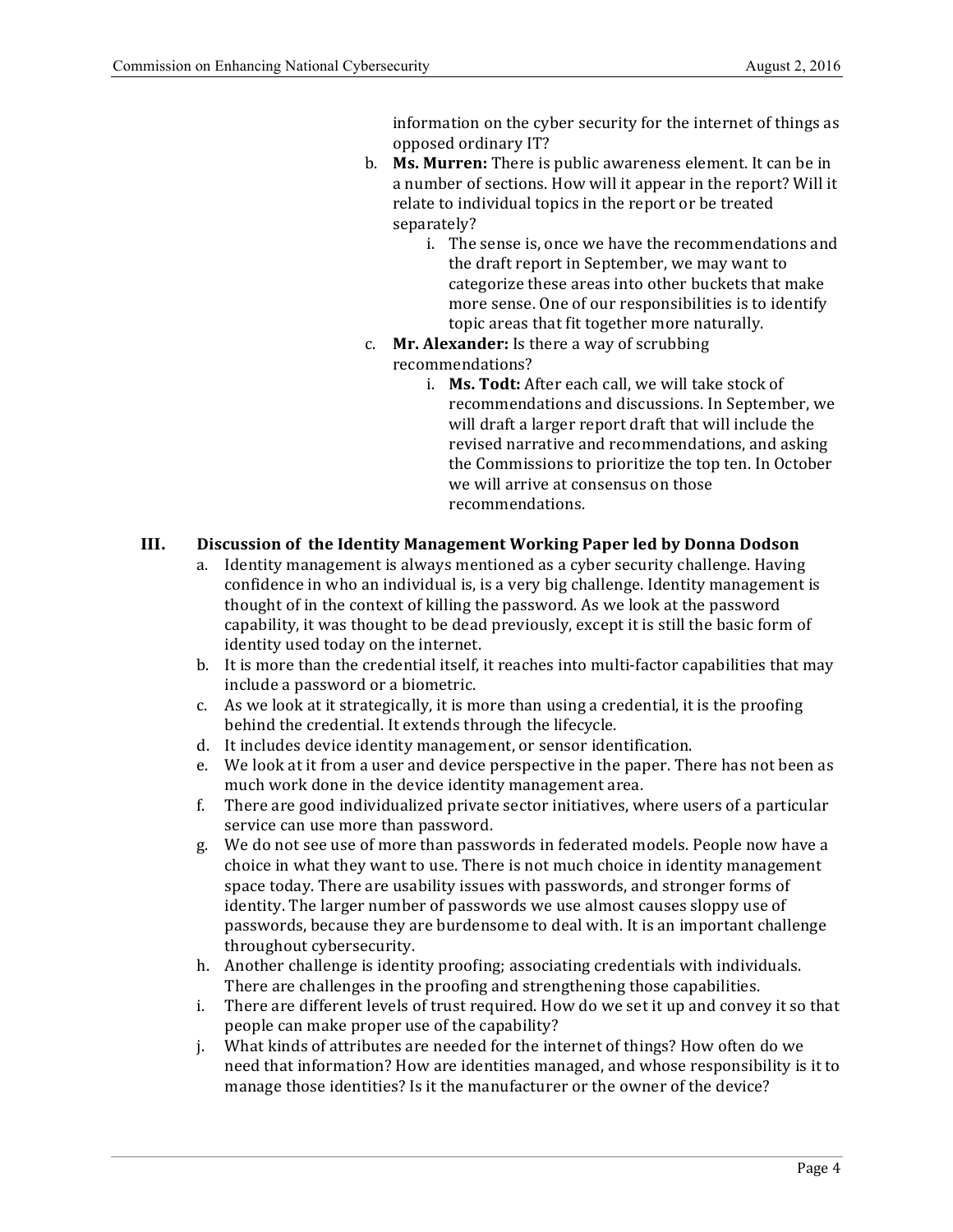- k. We need to think about the whole life cycle of a device. There are a number of challenges in that space.
- l. In our recommendations, we tried to make them fairly detailed. It is really about creating an ecosystem that addresses users and owners of identities. We need to provide capabilities that are actually used on the consumer side, including organizations. It is not enough to provide a stronger credential, but the proofing must be stronger.
- m. We must also think about privacy. We may not need names, but we need to protect the characteristics of an individual or entity. There needs to be reliability. NIST has been looking at identities in cyberspace, such as through the National Strategy for Trusted Identities in Cyberspace (NSTIC). We still do not have an identity ecosystem.
	- i. Mr. Palmisano: You are asking the right questions. Has NIST looked at a digital identity clearing house?
		- 1. Ms. Dodson: There has been some consideration. The U.S. Postal Service (USPS) and the Social Security Administration (SSA) have given that the most thought. Their legal departments did not think they were set up to do it.
	- ii. At a human level, is there a secure environment? People can make that Can there be a way to do this? Looking for an idea, not a recommendation. choice about security. Is there some innovative way to develop this identity?
	- iii. Mr. Alexander: We need to do two things: We need to know people are who they say they are, and there needs to be an ecosystem that does the right things.
	- iv. **Ms. Dodson:** One of the topics in the paper is having the different scale and higher level of assurance that originates with public service campaigns, that if you don't do certain things, you won't be safe on the net.
	- v. There must be means to assert identity reliably, and protect it reliably. One of the things we learned in Berkeley, was the fact that when services changed the opt-in provisions, there is a very severe drop in the uptake of the service. Market forces may work against the use of multi-factor authentication.
		- 1. There is a situation here that is similar to the early days of the internet. There are lots of vendors in the world who seek to own identity. The government ended up playing a crucial role to get everyone to work together. Does the government need to play a similar role to get all these identity management systems to work well together? Otherwise companies will fiercely protect their own systems.
	- vi. Mr. Lee: NIST is trying to create the ecosystem, and help people understand the business models. There are many on the technology side, who are playing, or are ready to play. From Microsoft's perspective, it is acquiring LinkedIn because it is inspired to have a greater role in protecting worker identities. It feels like the early pre-internet days. There is no concrete suggestion. Is it that fundamental, and should we think in those terms?
	- vii. **Ms. Dodson:** We have looked at public-private partnerships here. The government getting involved causes concern in certain ways. The Fast Identity Online (FIDO) Alliance is trying to create some of that commonality where things can be shared. As to the government's role, we see the desire to accept identities from multiple organizations and have confidence at